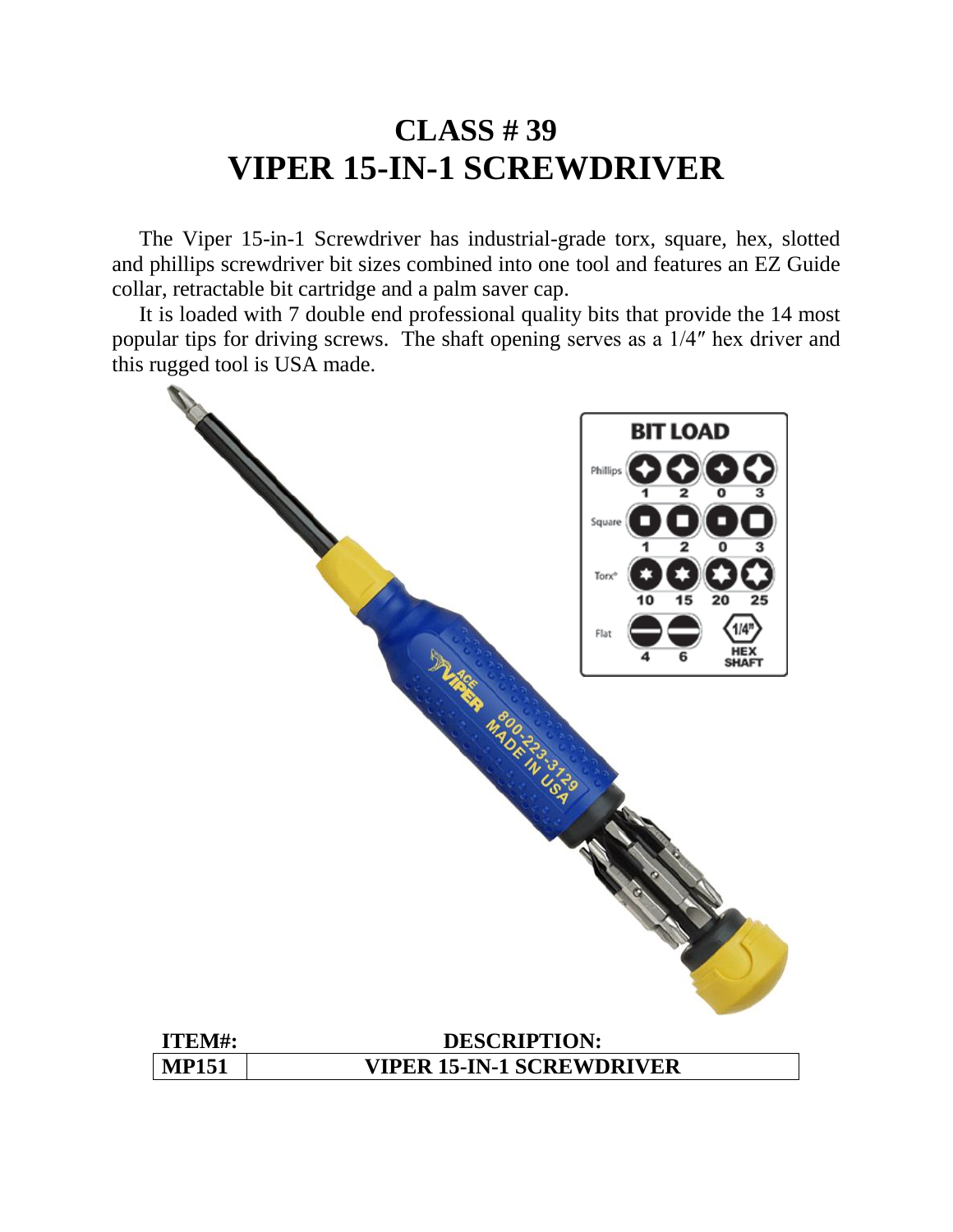# **CLASS # 39 SCREWDRIVER SETS**



#### **6 PC. MAGNETIC SET**

- **Four slotted screwdrivers (3", 4", 6" & 8")**
- **2 Phillips screwdrivers (3" & 4")**
- **See through handles with metal caps on the ends for hammering**
- **Magnetized tips**
- **Shafts go all the way through the handles for strength**
- **Import**

#### **ITEM#: DESCRIPTION: 641 6 PC. MAGNETIC SCREWDRIVER SET**

#### **8 PC. PRO SET**

- **5 Slotted screwdrivers**
- **3 Phillips screwdrivers**
- **Includes one 12" long slotted**
- **One each of slotted and phillips 'stubby' drivers**
- **Heavy duty, black, ABS handles**
- **Round shanks**
- **Ergonomic handles**
- **Import**



#### **ITEM#: DESCRIPTION: 872 8 PC. PRO SCREWDRIVER SET**



#### **10 PC. SCREWDRIVER SET**

- **5 Slotted**
- **4 Phillips**
- **1 Philllips and Slotted offset driver**
- **Clear yellow and black plastic handles**
- **Round shanks**
- **Heavy duty**
- **USA Made**

**ITEM#: DESCRIPTION: 10PC 10 PC. SCREWDRIVER SET**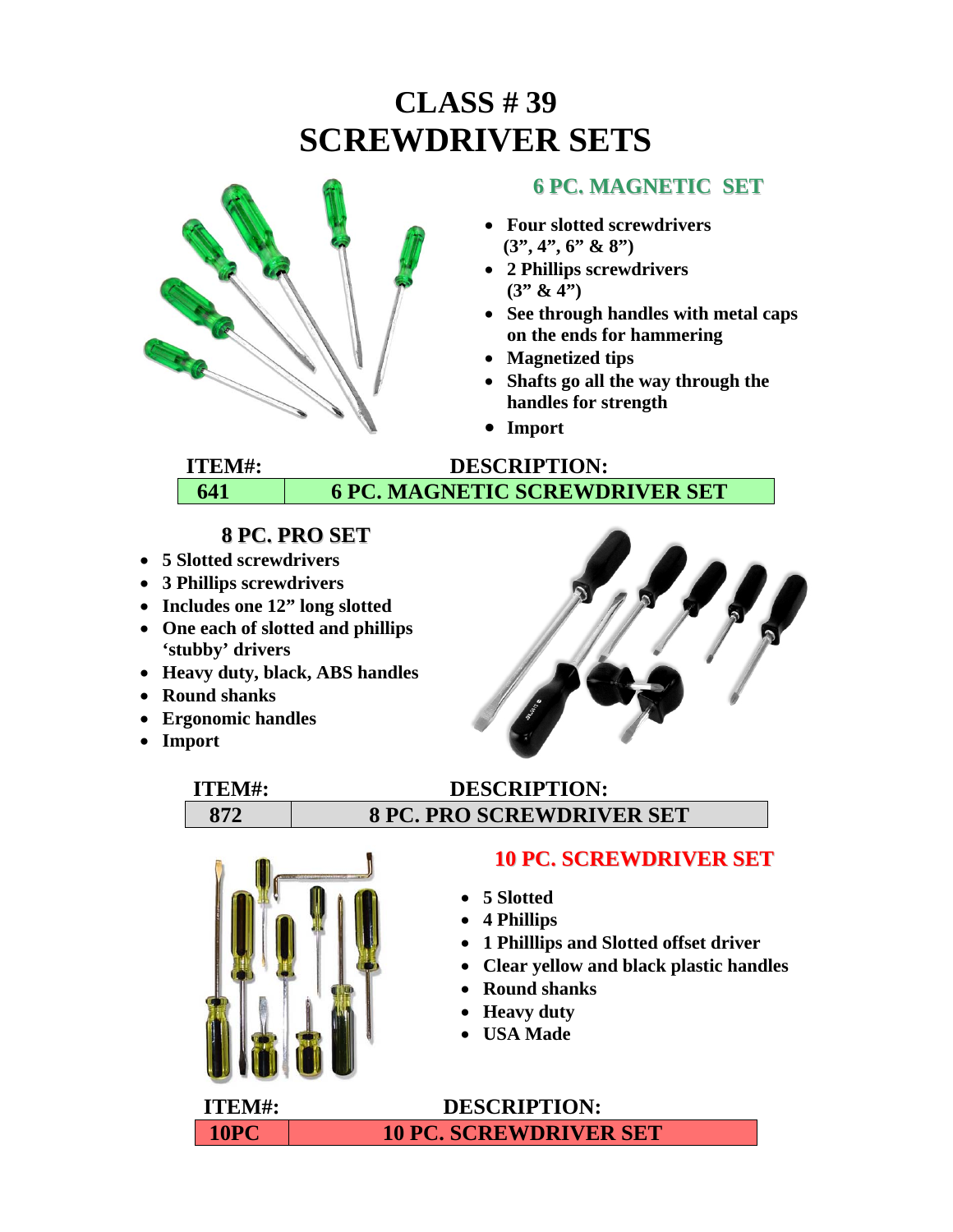## **CLASS # 39 16 PC. PRECISION SCREWDRIVER SET**

 This 16 piece set includes small precision drivers, also called 'jewelers' screwdrivers. They are used for tiny, intricate fasteners found in items like circuit boards, computers, electronics, jewelry and glasses.

 They have knurled handles for easy grip and come in a plastic storage box that snaps closed.



#### **ITEM#: DESCRIPTION: N16PS 16 PC. PRECISION SCREWDRIVER SET**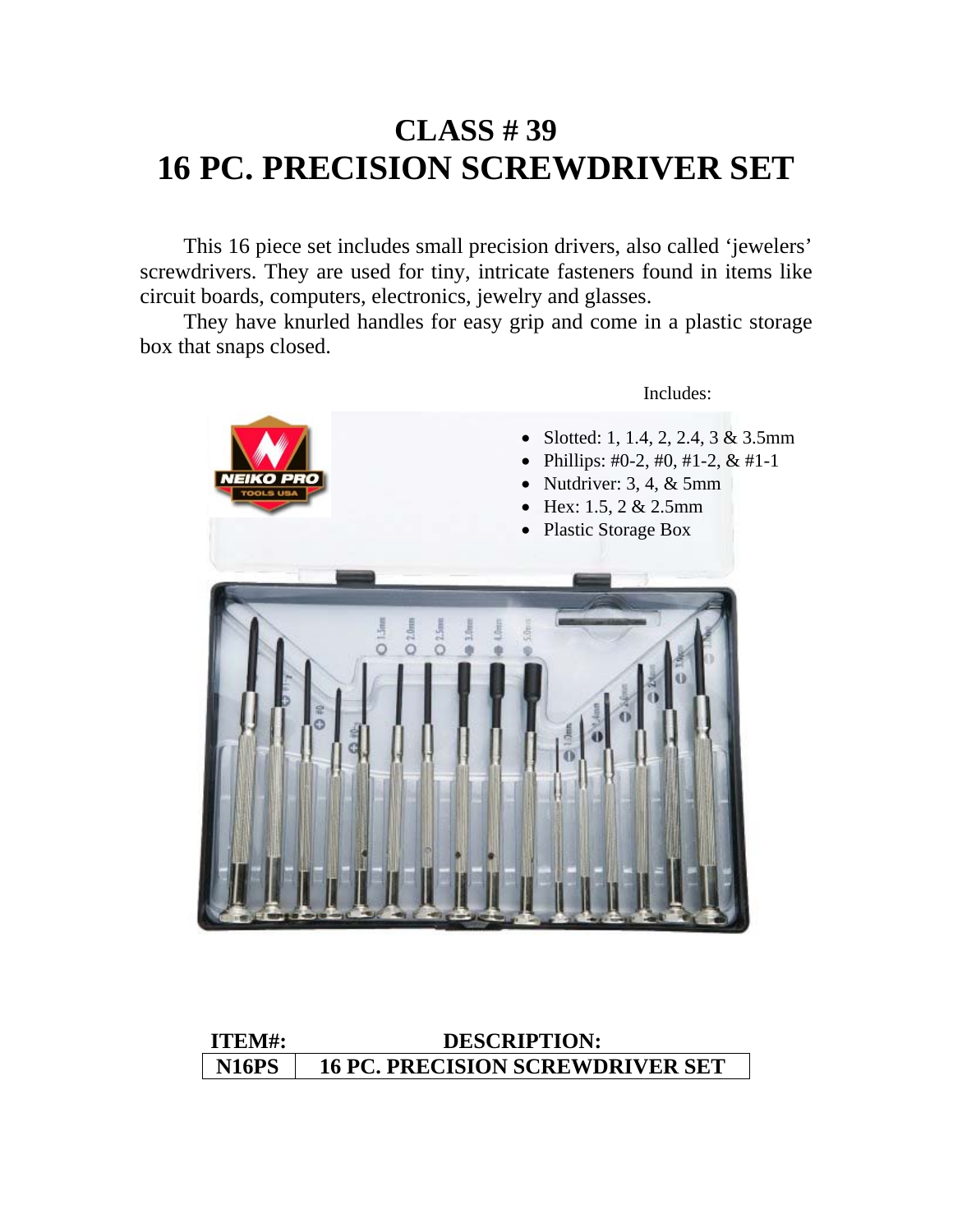### **CLASS # 39 SPECIALTY SCREWDRIVERS**

#### **6 PC. PRECISION SCREWDRIVER SET**

 This small screwdriver set features 6 of the most popular sizes often referred to as 'jewelers' screwdrivers since they can handle the tiny screws in items like eyeglasses, small appliances, etc.

 Also used in gunsmithing and a very handy set for electricians, they feature the black, tempered steel blades with a chromed, steel rotating shaft.

 This set features 4 slotted drivers in sizes 1.4mm, 2.0mm, 2.4mm and 3mm and 2 Phillips drivers; #0 and #1. Case included. Import. Ī

**ITEM#: DESCRIPTION: 6PER 6 PC. PRECISION SCREWDRIVER SET**

#### **26" & 36" JUMBO SCREWDRIVERS**

These super long drivers measure 26" and 36" and are used for hard to reach places.

 They feature sturdy, ABS plastic handles with heat treated go through square shafts and a metal cap at the end for hammering on.

for more torque. Import



| ITEM#:      | <b>DESCRIPTION:</b>               |
|-------------|-----------------------------------|
| 639         | <b>26" LONG JUMBO SCREWDRIVER</b> |
| <b>N091</b> | <b>36" LONG JUMBO SCREWDRIVER</b> |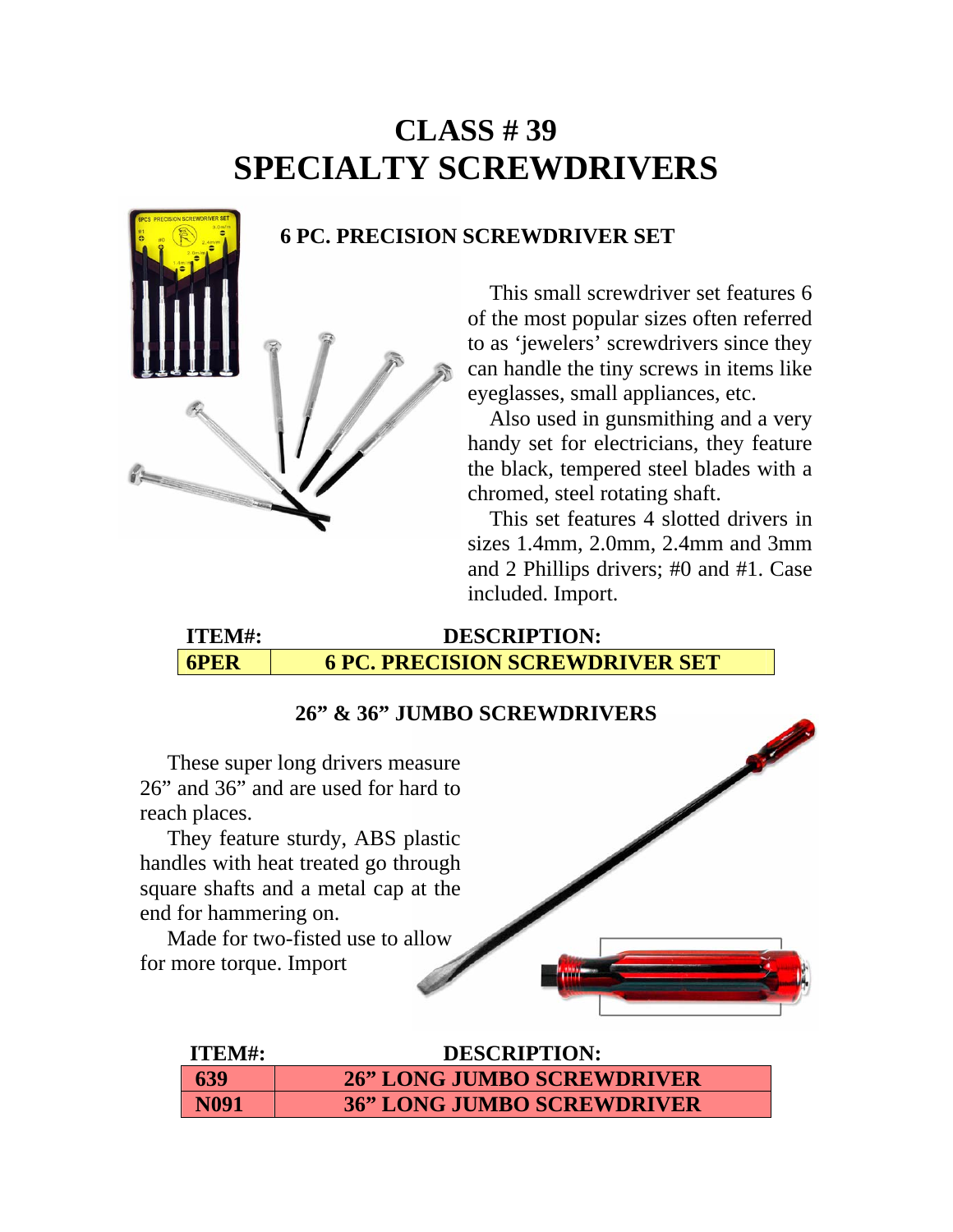### **CLASS # 39 FLEX SHAFT SCREWDRIVER**

 This handy screwdriver features a locking, flexible shaft for driving screws, nuts and bolts in tight places and around corners. It is 12" long when closed and extends to 18". The handle features two unique compartments that hold 5 sockets and 6 bits and the covers are transparent so you can easily see the contents. Simply turn caps clockwise or counter-clockwise to remove the bit.

 On the main shaft of the screwdriver is another bit holder equipped with 2 flat, 5 Philips, and a square drive bit, so almost every size bit you would need is readily available right on the tool itself. The bit holder is magnetic so all bits stay firmly in place, and there is even a cup hook driver on the butt of the handle for tightening and loosening hooks. Import.



**ITEM#: DESCRIPTION: DRIVER FLEX SHAFT SCREWDRIVER W/ BITS**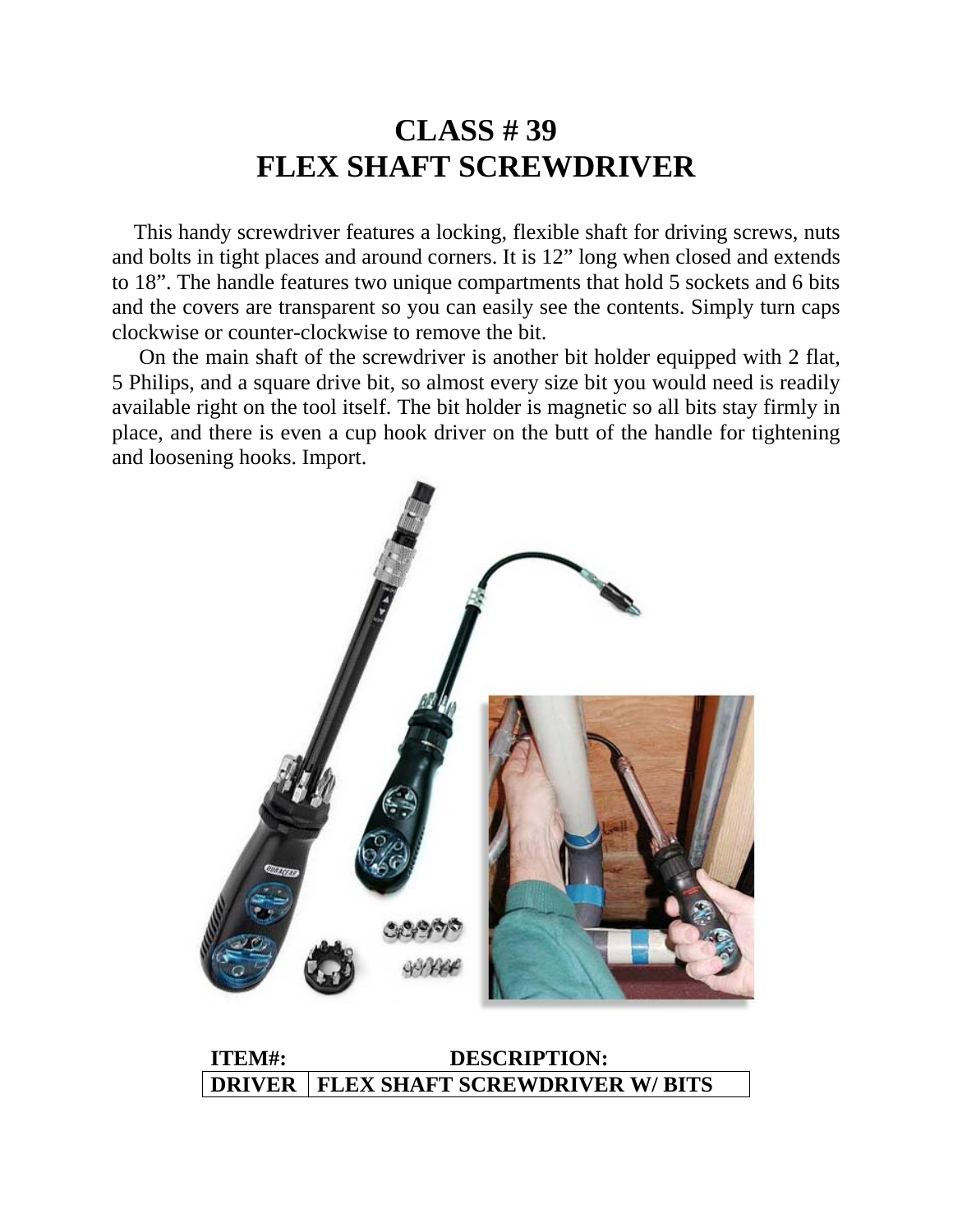### **CLASS # 39 8 PC. 'GO-THROUGH' SCREWDRIVERS**

 Known as 'go-through' screwdrivers because the shafts go all the way through the ABS plastic handles and are capped with a round metal head on top of the screwdriver. This makes them so tough that you can beat on them with a hammer, or use as a pry bar without shattering the screwdriver.

 This is an 8 piece set with square shanks and the tips are magnetized to retrieve screws or any small metal objects and work great for holding screws in place as you guide them to your target.

 Set includes 4 Philips Head and 4 Flat head drivers with the heavy duty bright red, crystal ABS plastic handles and CrV blades. IMPORTED.



| ITEM#:      | <b>DESCRIPTION:</b>                       |
|-------------|-------------------------------------------|
| <b>N118</b> | <b>8 PC. 'GO-THROUGH' SCREWDRIVER SET</b> |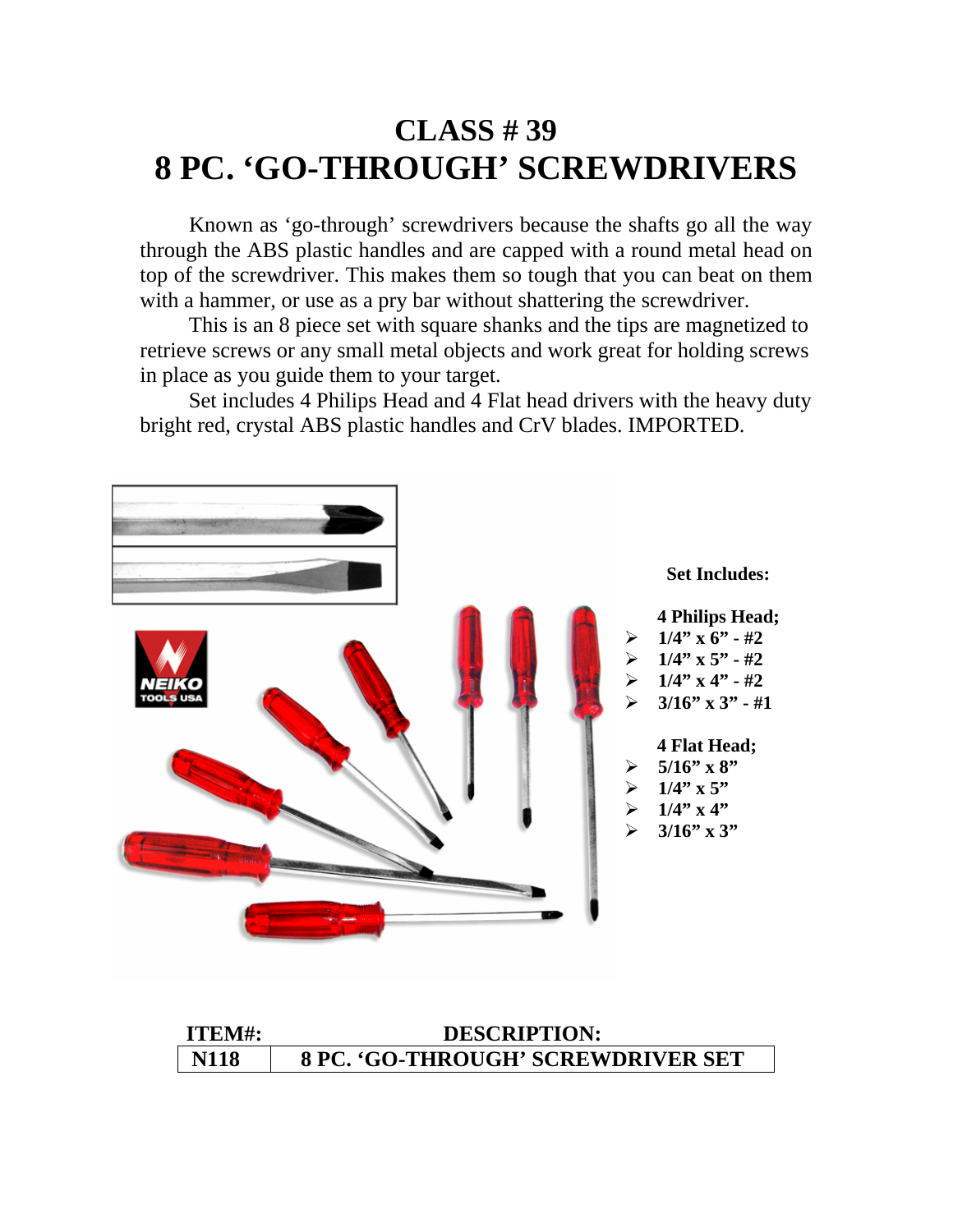### **CLASS # 39 8 PC. PRO SCREWDRIVER SET**

 These professional grade screwdrivers feature heat treated tips for added strength that have also been magnetized to hold screws easily in place. They also feature hardened, chrome vanadium shafts and oversized handles which provide greater gripping power.

 At the base of the handles are hex bolsters which allow a wrench to be applied for greater torque on over tightened screws. The handles are a bright red for easy identification and have a hanger hole for storage on a hook or a peg board. Imported.



**ITEM#: DESCRIPTION: NSDS8 8 PC. PRO GRADE SCREWDRIVER SET**